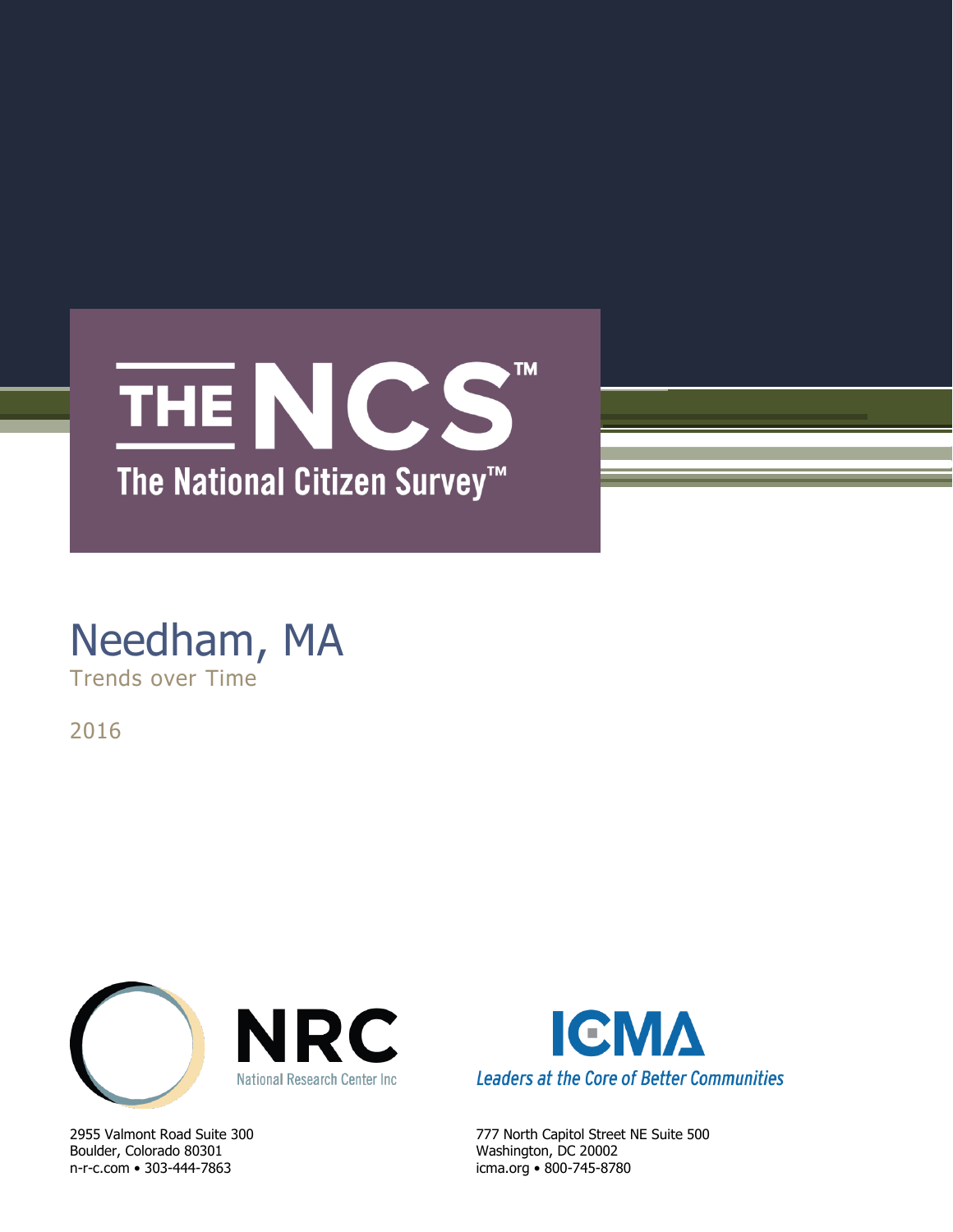# **Summary**

The National Citizen Survey™ (The NCS™) is a collaborative effort between National Research Center, Inc. (NRC) and the International City/County Management Association (ICMA). The survey and its administration are standardized to assure high quality research methods and directly comparable results across The NCS communities. The NCS captures residents' opinions within the three pillars of a community (Community Characteristics, Governance and Participation) across eight central facets of community (Safety, Mobility, Natural Environment, Built Environment, Economy, Recreation and Wellness, Education and Enrichment and Community Engagement). This report discusses trends over time, comparing the 2016 ratings for the Town of Needham to its previous survey results in 2008, 2010, 2012, and 2014. Additional reports and technical appendices are available under separate cover.

Trend data for Needham represent important comparison data and should be examined for improvements or declines. Deviations from stable trends over time, especially, represent opportunities for understanding how local policies, programs or public information may have affected residents' opinions.

Meaningful differences between survey years have been noted within the following tables as being "higher" or "lower" if the differences are greater than six percentage points between the 2014 and 2016 surveys, otherwise the comparison between 2014 and 2016 are noted as being "similar." Additionally, benchmark comparisons for all survey years are presented for reference. Changes in the benchmark comparison over time can be impacted by various trends, including varying survey cycles for the individual communities that comprise the benchmarks, regional and national economic or other events, as well as emerging survey methodologies.

Overall, ratings in Needham for 2016 generally remained stable. Of the 129 items for which comparisons were available, 113 items were rated similarly in 2014 and 2016, 5 items showed a decrease in ratings and 11 showed an increase in ratings. Notable trends over time included the following:

- Ratings for several aspects within the pillar of Community Characteristics increased from 2014 to 2016. Ratings increased for public parking, employment opportunities, Needham as a place to work, adult education and cultural, arts and music activities. Ratings decreased from 2014 to 2016 for the openness and acceptance of the community.
- Within the pillar of Governance, ratings decreased for the job the Town does at welcoming citizen involvement and land use, zoning and planning. Ratings increased from 2014 to 2016 for storm drainage, street lighting, snow removal, sidewalk maintenance and bus or transit services.
- Overall, most rates of Participation remained stable from 2014 to 2016. More Needham residents reported that they had used the Town's recreation centers, while fewer reported that the economy will have a positive impact on their incomes in the next six months and that they read or watched local news.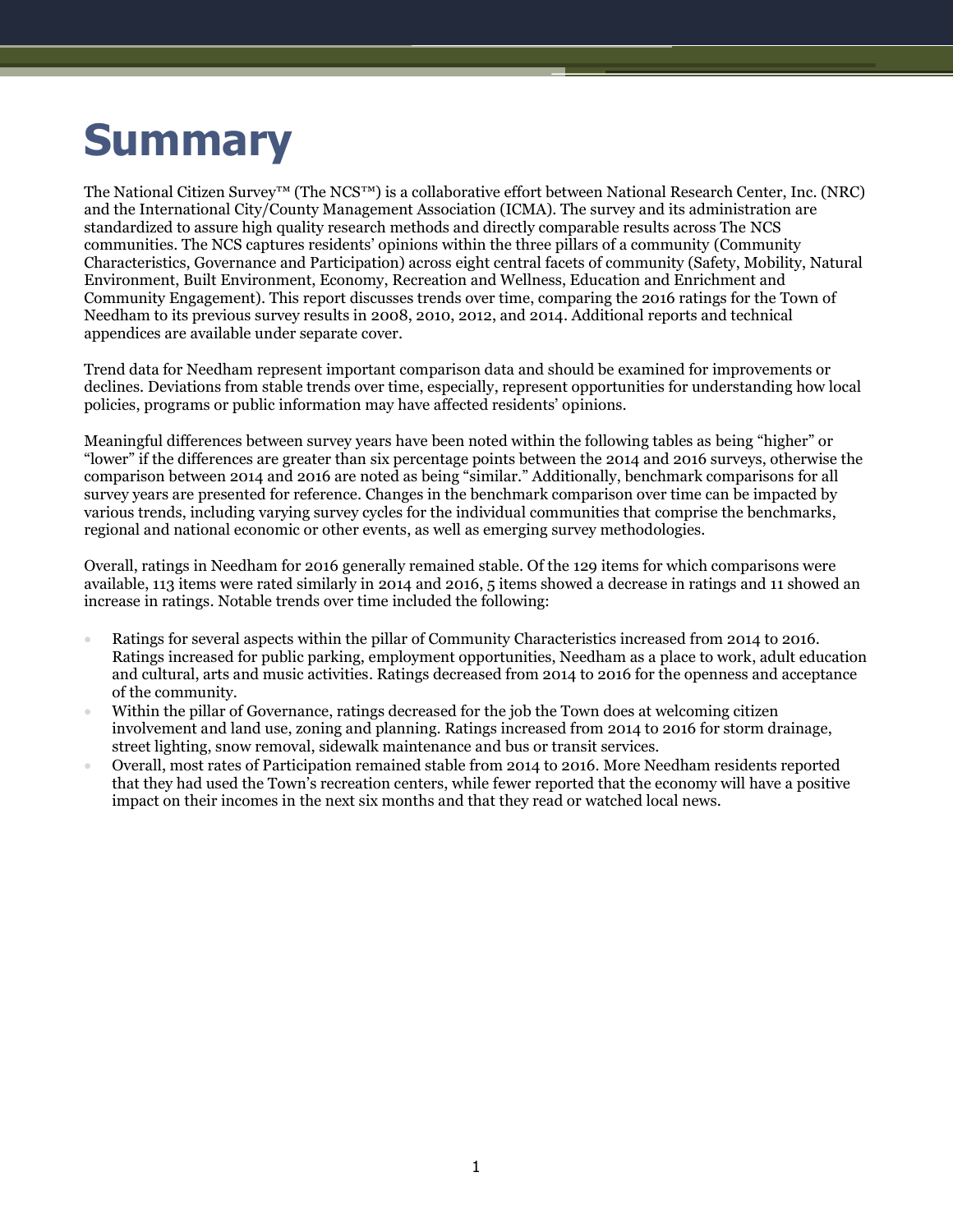#### Table 1: Community Characteristics General

|                         |      |      | Percent rating positively (e.g., excellent/good) |      |      |                              |             |             | Comparison to benchmark |         |         |
|-------------------------|------|------|--------------------------------------------------|------|------|------------------------------|-------------|-------------|-------------------------|---------|---------|
|                         | 2008 | 2010 | 2012                                             | 2014 | 2016 | 2016 rating compared to 2014 | 2008        | 2010        | 2012                    | 2014    | 2016    |
| Overall quality of life | 91%  | 96%  | 97%                                              | 93%  | 94%  | Similar                      | Much higher | Much higher | Much higher             | Similar | Higher  |
| Overall image           | 89%  | 91%  | 95%                                              | 91%  | 95%  | Similar                      | Much higher | Much higher | Much higher             | Higher  | Higher  |
| Place to live           | 96%  | 98%  | 97%                                              | 96%  | 98%  | Similar                      | Much higher | Much higher | Much higher             | Higher  | Higher  |
| Neighborhood            | 89%  | 94%  | 93%                                              | 90%  | 93%  | Similar                      | Much higher | Much higher | Much higher             | Higher  | Higher  |
| Place to raise children | 94%  | 97%  | 97%                                              | 95%  | 96%  | Similar                      | Much higher | Much higher | Much higher             | Higher  | Higher  |
| Place to retire         | 51%  | 57%  | 59%                                              | 51%  | 54%  | Similar                      | Lower       | Similar     | Similar                 | Similar | Similar |
| Overall appearance      | 73%  | 83%  | 85%                                              | 88%  | 90%  | Similar                      | Much higher | Much higher | Much higher             | Similar | Higher  |

# Table 2: Community Characteristics by Facet

|                          |                                 | Percent rating positively (e.g., excellent/good,<br>very/somewhat safe) |           |           |      |      |                  |                |                |                         |         |                |
|--------------------------|---------------------------------|-------------------------------------------------------------------------|-----------|-----------|------|------|------------------|----------------|----------------|-------------------------|---------|----------------|
|                          |                                 |                                                                         |           |           |      |      | 2016 rating      |                |                | Comparison to benchmark |         |                |
|                          |                                 | 2008                                                                    | 2010      | 2012      | 2014 | 2016 | compared to 2014 | 2008           | 2010           | 2012                    | 2014    | 2016           |
|                          | Overall feeling of safety       | <b>NA</b>                                                               | <b>NA</b> | <b>NA</b> | 97%  | 98%  | Similar          | <b>NA</b>      | <b>NA</b>      | <b>NA</b>               | Higher  | Much<br>higher |
|                          | Safe in neighborhood            | 99%                                                                     | 99%       | 99%       | 96%  | 99%  | Similar          | Much<br>higher | Much<br>higher | Much<br>higher          | Similar | Similar        |
| Safety                   | Safe downtown/commercial area   | 98%                                                                     | 99%       | 98%       | 96%  | 98%  | Similar          | Much<br>higher | Much<br>higher | Much<br>higher          | Similar | Higher         |
|                          | Overall ease of travel          | <b>NA</b>                                                               | <b>NA</b> | <b>NA</b> | 88%  | 89%  | Similar          | <b>NA</b>      | <b>NA</b>      | <b>NA</b>               | Similar | Higher         |
|                          | Paths and walking trails        | 44%                                                                     | 50%       | 57%       | 61%  | 64%  | Similar          | Much<br>lower  | Lower          | Lower                   | Similar | Similar        |
|                          | Ease of walking                 | 76%                                                                     | 81%       | 83%       | 84%  | 85%  | Similar          | Much<br>higher | Much<br>higher | Much<br>higher          | Higher  | Higher         |
|                          | Travel by bicycle               | 50%                                                                     | 59%       | 60%       | 55%  | 55%  | Similar          | Higher         | Much<br>higher | Much<br>higher          | Similar | Similar        |
|                          | Travel by public transportation | 78%                                                                     | 77%       | 72%       | 51%  | 54%  | Similar          | Much<br>higher | Much<br>higher | Much<br>higher          | Similar | Similar        |
|                          | Travel by car                   | 75%                                                                     | 78%       | 79%       | 75%  | 76%  | Similar          | Much<br>higher | Much<br>higher | Much<br>higher          | Similar | Similar        |
|                          | Public parking                  | <b>NA</b>                                                               | <b>NA</b> | <b>NA</b> | 55%  | 64%  | Higher           | <b>NA</b>      | <b>NA</b>      | <b>NA</b>               | Similar | Similar        |
| Mobility                 | <b>Traffic flow</b>             | 48%                                                                     | 48%       | 51%       | 58%  | 52%  | Similar          | Higher         | Higher         | Higher                  | Similar | Similar        |
|                          | Overall natural environment     | 72%                                                                     | 81%       | 84%       | 86%  | 83%  | Similar          | Higher         | Higher         | Much<br>higher          | Similar | Similar        |
|                          | Cleanliness                     | 78%                                                                     | 85%       | 89%       | 89%  | 91%  | Similar          | Much<br>higher | Much<br>higher | Much<br>higher          | Higher  | Higher         |
| Natural<br>Environment   | Air quality                     | <b>NA</b>                                                               | 86%       | 85%       | 91%  | 91%  | Similar          | NA             | Much<br>higher | Much<br>higher          | Higher  | Higher         |
|                          | Overall built environment       | <b>NA</b>                                                               | <b>NA</b> | <b>NA</b> | 70%  | 67%  | Similar          | <b>NA</b>      | <b>NA</b>      | <b>NA</b>               | Similar | Similar        |
| <b>Built Environment</b> | New development in Needham      | 51%                                                                     | 65%       | 60%       | 52%  | 49%  | Similar          | Lower          | Higher         | Similar                 | Similar | Similar        |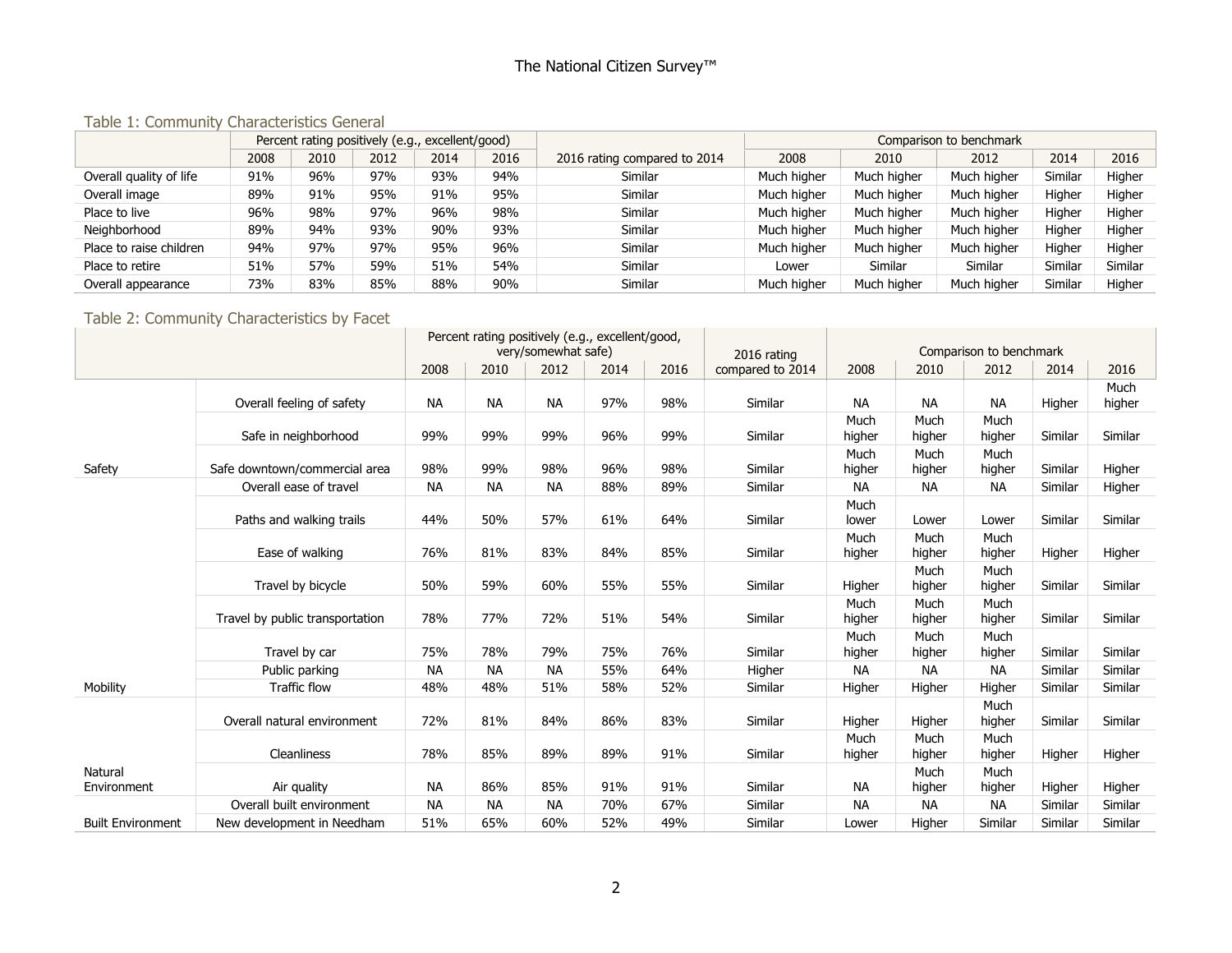|                                    |                                                 | Percent rating positively (e.g., excellent/good,<br>very/somewhat safe) |           | 2016 rating |      |      | Comparison to benchmark |                |                |                |         |         |
|------------------------------------|-------------------------------------------------|-------------------------------------------------------------------------|-----------|-------------|------|------|-------------------------|----------------|----------------|----------------|---------|---------|
|                                    |                                                 | 2008                                                                    | 2010      | 2012        | 2014 | 2016 | compared to 2014        | 2008           | 2010           | 2012           | 2014    | 2016    |
|                                    | Affordable quality housing                      | 22%                                                                     | 29%       | 25%         | 25%  | 19%  | Similar                 | Much<br>lower  | Lower          | Much<br>lower  | Lower   | Lower   |
|                                    | Housing options                                 | 40%                                                                     | 47%       | 45%         | 42%  | 38%  | Similar                 | Much<br>lower  | Much<br>lower  | Much<br>lower  | Lower   | Lower   |
|                                    | Public places                                   | <b>NA</b>                                                               | <b>NA</b> | <b>NA</b>   | 67%  | 73%  | Similar                 | <b>NA</b>      | <b>NA</b>      | <b>NA</b>      | Similar | Similar |
|                                    | Overall economic health                         | <b>NA</b>                                                               | <b>NA</b> | <b>NA</b>   | 84%  | 87%  | Similar                 | <b>NA</b>      | <b>NA</b>      | <b>NA</b>      | Higher  | Higher  |
|                                    | Vibrant downtown/commercial<br>area             | <b>NA</b>                                                               | <b>NA</b> | <b>NA</b>   | 47%  | 51%  | Similar                 | <b>NA</b>      | <b>NA</b>      | <b>NA</b>      | Similar | Similar |
|                                    | <b>Business and services</b>                    | 63%                                                                     | 65%       | 66%         | 63%  | 68%  | Similar                 | <b>NA</b>      | Similar        | Similar        | Similar | Similar |
|                                    | Cost of living                                  | <b>NA</b>                                                               | <b>NA</b> | <b>NA</b>   | 28%  | 30%  | Similar                 | <b>NA</b>      | <b>NA</b>      | <b>NA</b>      | Similar | Similar |
|                                    | Shopping opportunities                          | 30%                                                                     | 36%       | 36%         | 39%  | 44%  | Similar                 | Much<br>lower  | Much<br>lower  | Much<br>lower  | Lower   | Similar |
|                                    | Employment opportunities                        | 34%                                                                     | 36%       | 43%         | 37%  | 52%  | Higher                  | Much<br>higher | Higher         | Much<br>higher | Similar | Higher  |
|                                    | Place to visit                                  | <b>NA</b>                                                               | <b>NA</b> | <b>NA</b>   | 66%  | 68%  | Similar                 | <b>NA</b>      | <b>NA</b>      | <b>NA</b>      | Similar | Similar |
| Economy                            | Place to work                                   | 72%                                                                     | 75%       | 79%         | 65%  | 77%  | Higher                  | Much<br>higher | Much<br>higher | Much<br>higher | Similar | Higher  |
|                                    | Health and wellness                             | <b>NA</b>                                                               | <b>NA</b> | <b>NA</b>   | 83%  | 84%  | Similar                 | <b>NA</b>      | <b>NA</b>      | <b>NA</b>      | Similar | Higher  |
|                                    | Mental health care                              | <b>NA</b>                                                               | <b>NA</b> | <b>NA</b>   | 65%  | 68%  | Similar                 | <b>NA</b>      | <b>NA</b>      | <b>NA</b>      | Higher  | Higher  |
|                                    | Preventive health services                      | <b>NA</b>                                                               | 77%       | 78%         | 82%  | 85%  | Similar                 | <b>NA</b>      | Much<br>higher | Much<br>higher | Higher  | Higher  |
|                                    | Health care                                     | 71%                                                                     | 76%       | 79%         | 82%  | 86%  | Similar                 | Much<br>higher | Much<br>higher | Much<br>higher | Higher  | Higher  |
|                                    | Food                                            | <b>NA</b>                                                               | 72%       | 70%         | 72%  | 73%  | Similar                 | <b>NA</b>      | Much<br>higher | Higher         | Similar | Similar |
| Recreation and                     | Recreational opportunities                      | 65%                                                                     | 71%       | 67%         | 66%  | 71%  | Similar                 | Higher         | Higher         | Similar        | Similar | Similar |
| Wellness                           | Fitness opportunities                           | <b>NA</b>                                                               | <b>NA</b> | <b>NA</b>   | 66%  | 67%  | Similar                 | <b>NA</b>      | <b>NA</b>      | <b>NA</b>      | Similar | Similar |
|                                    | Religious or spiritual events and<br>activities | 87%                                                                     | 90%       | 92%         | 88%  | 90%  | Similar                 | Much<br>higher | Much<br>higher | Much<br>higher | Similar | Similar |
|                                    | Cultural/arts/music activities                  | 42%                                                                     | 47%       | 53%         | 62%  | 69%  | Higher                  | Much<br>lower  | Lower          | Similar        | Similar | Similar |
|                                    | Adult education                                 | <b>NA</b>                                                               | <b>NA</b> | <b>NA</b>   | 74%  | 83%  | Higher                  | <b>NA</b>      | <b>NA</b>      | <b>NA</b>      | Similar | Higher  |
|                                    | K-12 education                                  | 91%                                                                     | 89%       | 93%         | 91%  | 93%  | Similar                 | Much<br>higher | Much<br>higher | Much<br>higher | Higher  | Higher  |
| <b>Education and</b><br>Enrichment | Child care/preschool                            | 44%                                                                     | 52%       | 51%         | 62%  | 63%  | Similar                 | Higher         | Much<br>higher | Higher         | Similar | Similar |
| Community                          | Social events and activities                    | 67%                                                                     | 73%       | 75%         | 69%  | 71%  | Similar                 | Much<br>higher | Much<br>higher | Much<br>higher | Similar | Similar |
| Engagement                         | <b>Neighborliness</b>                           | <b>NA</b>                                                               | <b>NA</b> | <b>NA</b>   | 78%  | 75%  | Similar                 | <b>NA</b>      | <b>NA</b>      | <b>NA</b>      | Higher  | Similar |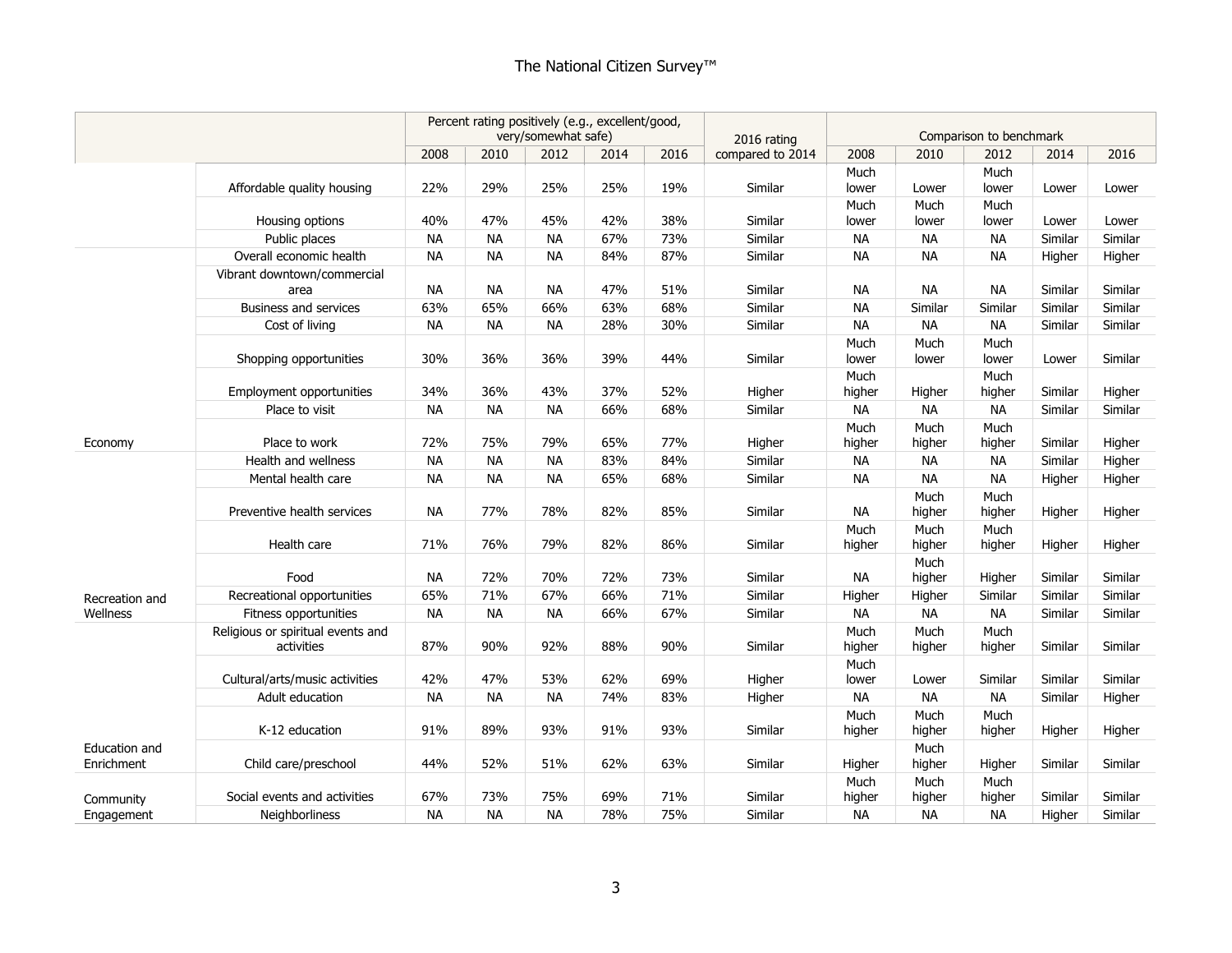|                                                      |      | Percent rating positively (e.g., excellent/good, | very/somewhat safe) |      |      | 2016 rating      |                |                | Comparison to benchmark |         |         |
|------------------------------------------------------|------|--------------------------------------------------|---------------------|------|------|------------------|----------------|----------------|-------------------------|---------|---------|
|                                                      | 2008 | 2010                                             | 2012                | 2014 | 2016 | compared to 2014 | 2008           | 2010           | 2012                    | 2014    | 2016    |
| Openness and acceptance                              | 69%  | 71%                                              | 71%                 | 71%  | 63%  | Lower            | Much<br>higher | Much<br>higher | Much<br>higher          | Similar | Similar |
| Opportunities to participate in<br>community matters | 78%  | 78%                                              | 83%                 | 79%  | 79%  | Similar          | Much<br>higher | Much<br>higher | Much<br>higher          | Similar | Similar |
| Opportunities to volunteer                           | 85%  | 86%                                              | 87%                 | 79%  | 79%  | Similar          | Much<br>higher | Much<br>higher | Much<br>higher          | Similar | Similar |

#### Table 3: Governance General

|                                                |           |           | excellent/good) | Percent rating positively (e.g., |      | 2016 rating compared to |                |                                                                                                                                                    | Comparison to benchmark |         |         |
|------------------------------------------------|-----------|-----------|-----------------|----------------------------------|------|-------------------------|----------------|----------------------------------------------------------------------------------------------------------------------------------------------------|-------------------------|---------|---------|
|                                                | 2008      | 2010      | 2012            | 2014                             | 2016 | 2014                    | 2008           | 2010<br>Much<br>higher<br>Much<br>higher<br>Much<br>higher<br>Much<br>higher<br>Much<br>higher<br><b>NA</b><br><b>NA</b><br><b>NA</b><br><b>NA</b> | 2012                    | 2014    | 2016    |
| Services provided by Needham                   | 85%       | 89%       | 90%             | 85%                              | 90%  | Similar                 | Much<br>higher |                                                                                                                                                    | Much<br>higher          | Similar | Similar |
| Customer service                               | 86%       | 84%       | 84%             | 84%                              | 89%  | Similar                 | Much<br>higher |                                                                                                                                                    | Much<br>higher          | Similar | Similar |
| Value of services for taxes paid               | 62%       | 61%       | 67%             | 65%                              | 65%  | Similar                 | Similar        |                                                                                                                                                    | Much<br>higher          | Similar | Similar |
| Overall direction                              | 60%       | 65%       | 70%             | 67%                              | 62%  | Similar                 | Similar        |                                                                                                                                                    | Much<br>higher          | Similar | Similar |
| Welcoming citizen involvement                  | 62%       | 63%       | 67%             | 63%                              | 57%  | Lower                   | Similar        |                                                                                                                                                    | Much<br>higher          | Similar | Similar |
| Confidence in Town government                  | <b>NA</b> | <b>NA</b> | <b>NA</b>       | 65%                              | 65%  | Similar                 | <b>NA</b>      |                                                                                                                                                    | <b>NA</b>               | Similar | Similar |
| Acting in the best interest of Needham         | <b>NA</b> | <b>NA</b> | <b>NA</b>       | 69%                              | 68%  | Similar                 | <b>NA</b>      |                                                                                                                                                    | <b>NA</b>               | Similar | Similar |
| Being honest                                   | <b>NA</b> | <b>NA</b> | <b>NA</b>       | 72%                              | 72%  | Similar                 | <b>NA</b>      |                                                                                                                                                    | <b>NA</b>               | Similar | Higher  |
| Treating all residents fairly                  | <b>NA</b> | <b>NA</b> | <b>NA</b>       | 69%                              | 66%  | Similar                 | <b>NA</b>      |                                                                                                                                                    | <b>NA</b>               | Similar | Similar |
| Services provided by the Federal<br>Government | 43%       | 50%       | 55%             | 50%                              | 52%  | Similar                 | Higher         | Much<br>higher                                                                                                                                     | Much<br>higher          | Similar | Similar |

# Table 4: Governance by Facet

|        |               |      |      | excellent/good) | Percent rating positively (e.g., |      | 2016 rating compared to |                |                | Comparison to benchmark |         |        |
|--------|---------------|------|------|-----------------|----------------------------------|------|-------------------------|----------------|----------------|-------------------------|---------|--------|
|        |               | 2008 | 2010 | 2012            | 2014                             | 2016 | 2014                    | 2008           | 2010           | 2012                    | 2014    | 2016   |
|        | Police        |      |      | 94%             | 92%                              | 94%  | Similar                 | Much<br>higher | Much<br>higher | Much<br>higher          | Higher  | Higher |
|        | Fire          | 98%  | 99%  | 98%             | 94%                              | 98%  | Similar                 | Much<br>higher | Much<br>higher | Much<br>higher          | Similar | Higher |
| Safety | Ambulance/EMS |      | 97%  | 98%             | 95%                              | 96%  | Similar                 | Much<br>higher | Much<br>higher | Much<br>higher          | Similar | Higher |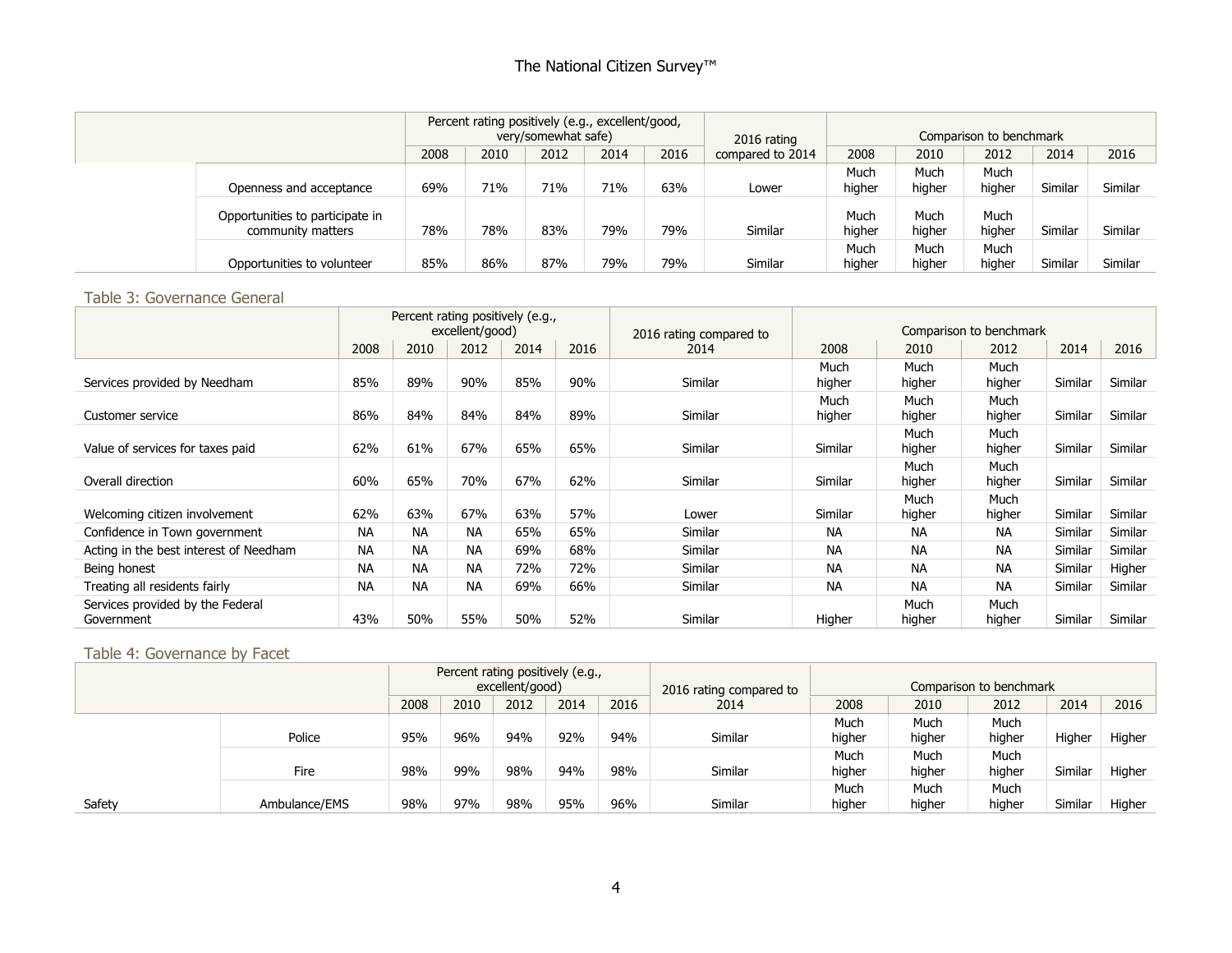|                          |                                  | Percent rating positively (e.g.,<br>excellent/good) |           |           |      |      |                                 |                |                | Comparison to benchmark |         |         |
|--------------------------|----------------------------------|-----------------------------------------------------|-----------|-----------|------|------|---------------------------------|----------------|----------------|-------------------------|---------|---------|
|                          |                                  | 2008                                                | 2010      | 2012      | 2014 | 2016 | 2016 rating compared to<br>2014 | 2008           | 2010           | 2012                    | 2014    | 2016    |
|                          |                                  |                                                     |           |           |      |      |                                 | Much           | Much           | Much                    |         |         |
|                          | Crime prevention                 | 94%                                                 | 91%       | 93%       | 91%  | 93%  | Similar                         | higher         | higher         | higher                  | Higher  | Higher  |
|                          | Fire prevention                  | 92%                                                 | 92%       | 92%       | 88%  | 88%  | Similar                         | Much<br>higher | Much<br>higher | Much<br>higher          | Similar | Higher  |
|                          | Animal control                   | 79%                                                 | 78%       | 77%       | 79%  | 77%  | Similar                         | Much<br>higher | Much<br>higher | Much<br>higher          | Similar | Higher  |
|                          | Emergency preparedness           | 83%                                                 | 87%       | 80%       | 75%  | 77%  | Similar                         | Much<br>higher | Much<br>higher | Much<br>higher          | Similar | Similar |
|                          | Traffic enforcement              | 76%                                                 | 80%       | 77%       | 77%  | 78%  | Similar                         | Much<br>higher | Much<br>higher | Much<br>higher          | Similar | Similar |
|                          | Street repair                    | 32%                                                 | 39%       | 52%       | 43%  | 46%  | Similar                         | Much<br>lower  | Similar        | Higher                  | Similar | Similar |
|                          | Street cleaning                  | 55%                                                 | 61%       | 73%       | 64%  | 69%  | Similar                         | Similar        | Similar        | Much<br>higher          | Similar | Similar |
|                          | Street lighting                  | 56%                                                 | 66%       | 70%       | 60%  | 67%  | Higher                          | Similar        | Higher         | Much<br>higher          | Similar | Similar |
|                          | Snow removal                     | 63%                                                 | 63%       | 72%       | 65%  | 76%  | Higher                          | Similar        | Similar        | Much<br>higher          | Similar | Similar |
|                          | Sidewalk maintenance             | 41%                                                 | 46%       | 51%       | 44%  | 54%  | Higher                          | Much<br>lower  | Lower          | Similar                 | Similar | Similar |
|                          | Traffic signal timing            | 56%                                                 | 57%       | 55%       | 61%  | 62%  | Similar                         | Much<br>higher | Higher         | Similar                 | Similar | Similar |
| Mobility                 | Bus or transit services          | <b>NA</b>                                           | 59%       | 60%       | 58%  | 65%  | Higher                          | <b>NA</b>      | Much<br>higher | Higher                  | Similar | Similar |
|                          | Recycling                        | 84%                                                 | 84%       | 82%       | 80%  | 82%  | Similar                         | Much<br>higher | Much<br>higher | Much<br>higher          | Similar | Similar |
|                          | Drinking water                   | 83%                                                 | 89%       | 89%       | 85%  | 90%  | Similar                         | Much<br>higher | Much<br>higher | Much<br>higher          | Higher  | Higher  |
|                          | Natural areas preservation       | 60%                                                 | 64%       | 70%       | 64%  | 60%  | Similar                         | Higher         | Higher         | Much<br>higher          | Similar | Similar |
| Natural Environment      | Open space                       | <b>NA</b>                                           | <b>NA</b> | <b>NA</b> | 63%  | 60%  | Similar                         | <b>NA</b>      | <b>NA</b>      | <b>NA</b>               | Similar | Similar |
|                          | Storm drainage                   | 70%                                                 | 67%       | 77%       | 66%  | 80%  | Higher                          | Much<br>higher | Higher         | Much<br>higher          | Similar | Similar |
|                          | Sewer services                   | 83%                                                 | 86%       | 92%       | 88%  | 90%  | Similar                         | Much<br>higher | Much<br>higher | Much<br>higher          | Similar | Similar |
|                          | Land use, planning and<br>zoning | 47%                                                 | 49%       | 51%       | 50%  | 41%  | Lower                           | Higher         | Higher         | Higher                  | Similar | Similar |
| <b>Built Environment</b> | Cable television                 | 77%                                                 | 76%       | 78%       | 73%  | 76%  | Similar                         | Much<br>higher | Much<br>higher | Much<br>higher          | Similar | Higher  |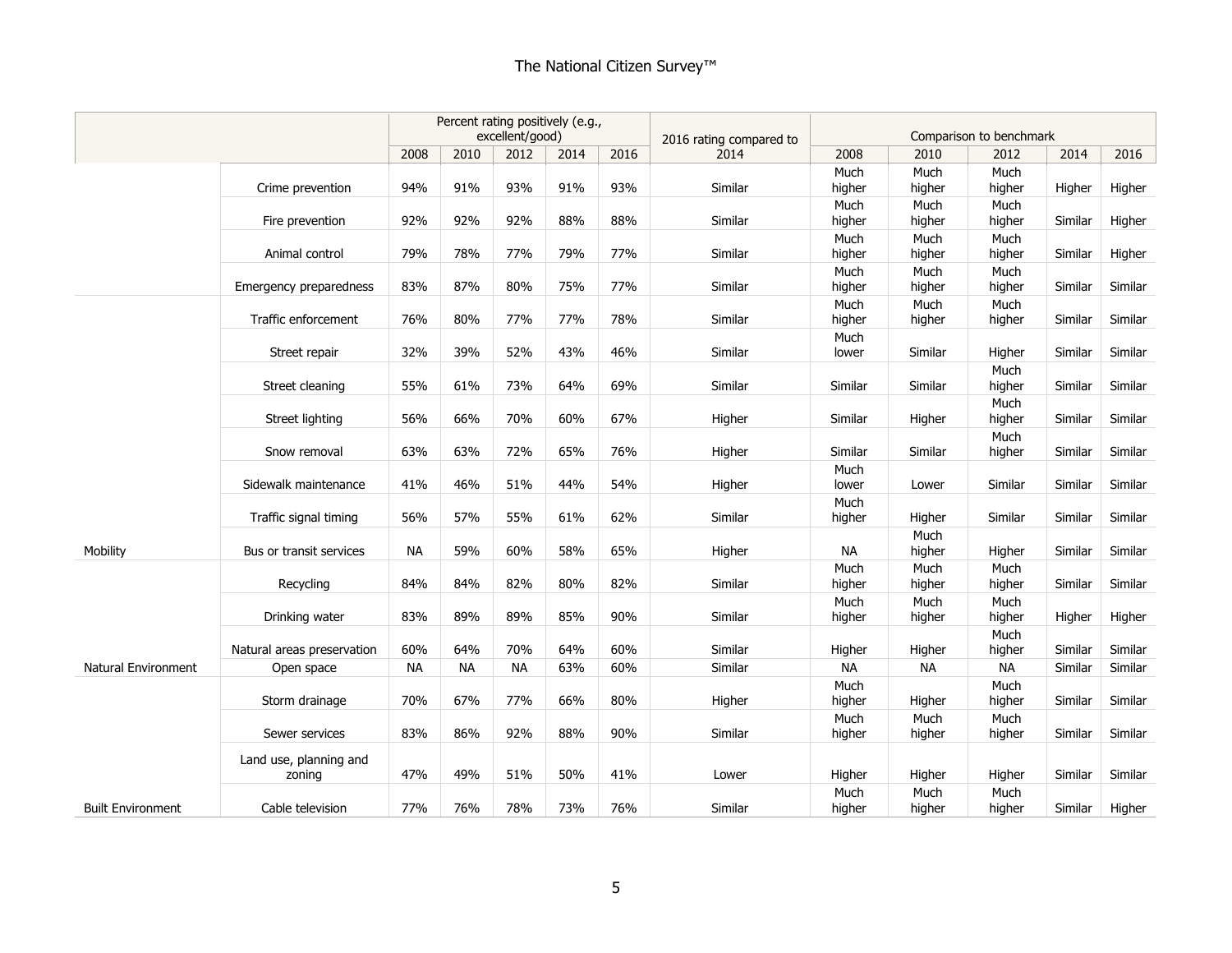|                             |                      |           |           | excellent/good) | Percent rating positively (e.g., |      | 2016 rating compared to |                |                | Comparison to benchmark |         |         |
|-----------------------------|----------------------|-----------|-----------|-----------------|----------------------------------|------|-------------------------|----------------|----------------|-------------------------|---------|---------|
|                             |                      | 2008      | 2010      | 2012            | 2014                             | 2016 | 2014                    | 2008           | 2010           | 2012                    | 2014    | 2016    |
| Economy                     | Economic development | 52%       | 50%       | 52%             | 60%                              | 63%  | Similar                 | Higher         | Higher         | Much<br>higher          | Similar | Similar |
|                             | Town parks           | 78%       | 88%       | 89%             | 82%                              | 86%  | Similar                 | Similar        | Higher         | Similar                 | Similar | Similar |
|                             | Recreation programs  | 79%       | 86%       | 86%             | 77%                              | 82%  | Similar                 | Much<br>higher | Much<br>higher | Much<br>higher          | Similar | Similar |
|                             | Recreation centers   | <b>NA</b> | 68%       | 65%             | 69%                              | 72%  | Similar                 | ΝA             | Similar        | Lower                   | Similar | Similar |
| Recreation and<br>Wellness  | Health services      | 83%       | 85%       | 89%             | 87%                              | 88%  | Similar                 | Much<br>higher | Much<br>higher | Much<br>higher          | Higher  | Higher  |
|                             | Special events       | <b>NA</b> | <b>NA</b> | <b>NA</b>       | 76%                              | 78%  | Similar                 | ΝA             | <b>NA</b>      | <b>NA</b>               | Similar | Similar |
| Education and<br>Enrichment | Public libraries     | 94%       | 93%       | 94%             | 90%                              | 93%  | Similar                 | Much<br>higher | Much<br>higher | Much<br>higher          | Similar | Higher  |
| Community<br>Engagement     | Public information   | 81%       | 81%       | 82%             | 80%                              | 82%  | Similar                 | Much<br>higher | Much<br>higher | Much<br>higher          | Similar | Similar |

# Table 5: Participation General

|                    |      | Percent rating positively (e.g., always/sometimes, more than once a |             |      |      |                         |           |        |                         |         |         |
|--------------------|------|---------------------------------------------------------------------|-------------|------|------|-------------------------|-----------|--------|-------------------------|---------|---------|
|                    |      |                                                                     | month, yes) |      |      | 2016 rating compared to |           |        | Comparison to benchmark |         |         |
|                    | 2008 | 2010                                                                | 2012        | 2014 | 2016 | 2014                    | 2008      | 2010   | 2012                    | 2014    | 2016    |
|                    |      |                                                                     |             |      |      |                         | Much      | Much   | Much                    |         |         |
| Sense of community | 81%  | 84%                                                                 | 87%         | 85%  | 83%  | Similar                 | higher    | higher | higher                  | Higher  | Higher  |
|                    |      |                                                                     |             |      |      |                         | Much      | Much   | Much                    |         |         |
| Recommend Needham  | 93%  | 96%                                                                 | 97%         | 94%  | 96%  | Similar                 | higher    | higher | higher                  | Similar | Higher  |
|                    |      |                                                                     |             |      |      |                         | Much      | Much   | Much                    |         |         |
| Remain in Needham  | 90%  | 90%                                                                 | 91%         | 89%  | 91%  | Similar                 | higher    | higher | higher                  | Similar | Similar |
| Contacted Needham  |      |                                                                     |             |      |      |                         |           |        | Much                    |         |         |
| employees          | 74%  | 60%                                                                 | 61%         | 58%  | 59%  | Similar                 | <b>NA</b> | Higher | higher                  | Similar | Higher  |

#### Table 6: Participation by Facet

|                 |                                                  |           |           | Percent rating positively (e.g., always/sometimes, more<br>than once a month, yes) |      |         | 2016 rating      |           |                | Comparison to benchmark |         |                |
|-----------------|--------------------------------------------------|-----------|-----------|------------------------------------------------------------------------------------|------|---------|------------------|-----------|----------------|-------------------------|---------|----------------|
|                 |                                                  | 2008      | 2010      | 2012                                                                               | 2014 | 2016    | compared to 2014 | 2008      | 2010           | 2012                    | 2014    | 2016           |
|                 | Stocked supplies for an<br>emergency             | <b>NA</b> | <b>NA</b> | <b>NA</b>                                                                          | 35%  | 30%     | Similar          | <b>NA</b> | <b>NA</b>      | <b>NA</b>               | Similar | Similar        |
|                 | <b>NA</b>                                        | <b>NA</b> | <b>NA</b> | 91%                                                                                | 89%  | Similar | <b>NA</b>        | <b>NA</b> | <b>NA</b>      | Higher                  | Higher  |                |
| Safety          | Was NOT the victim of a crime                    | 98%       | 96%       | 94%                                                                                | 95%  | 94%     | Similar          | <b>NA</b> | Much<br>higher | Much<br>higher          | Similar | Similar        |
|                 | Used public transportation<br>instead of driving | <b>NA</b> | <b>NA</b> | <b>NA</b>                                                                          | 50%  | 53%     | Similar          | <b>NA</b> | <b>NA</b>      | <b>NA</b>               | Higher  | Much<br>higher |
| <b>Mobility</b> | Carpooled instead of driving<br>alone            | <b>NA</b> | <b>NA</b> | <b>NA</b>                                                                          | 47%  | 45%     | Similar          | <b>NA</b> | <b>NA</b>      | <b>NA</b>               | Similar | Similar        |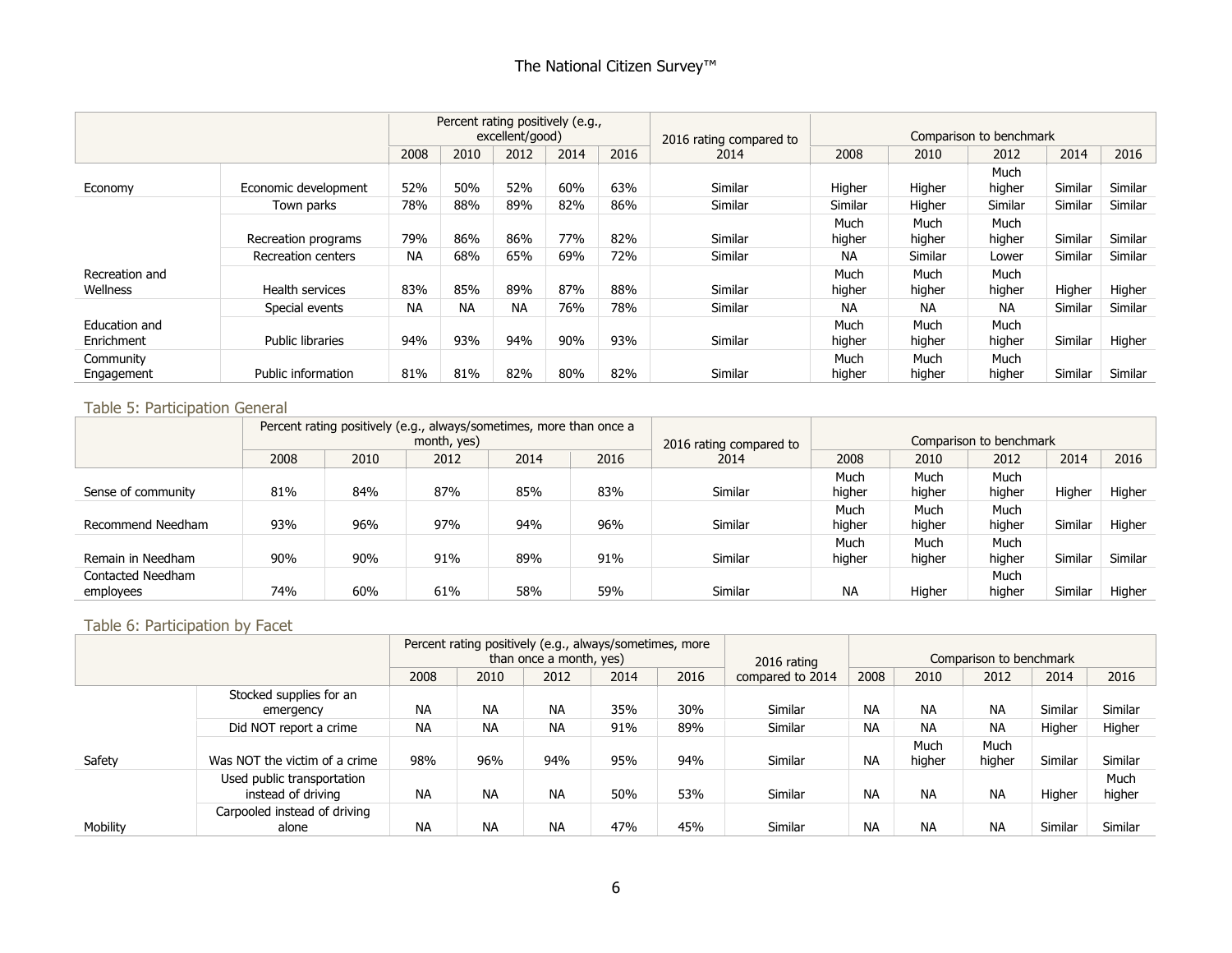|                             |                                                           | Percent rating positively (e.g., always/sometimes, more<br>than once a month, yes) |           |           |      |      | 2016 rating      |           |                | Comparison to benchmark |         |                |
|-----------------------------|-----------------------------------------------------------|------------------------------------------------------------------------------------|-----------|-----------|------|------|------------------|-----------|----------------|-------------------------|---------|----------------|
|                             |                                                           | 2008                                                                               | 2010      | 2012      | 2014 | 2016 | compared to 2014 | 2008      | 2010           | 2012                    | 2014    | 2016           |
|                             | Walked or biked instead of<br>driving                     | NA                                                                                 | <b>NA</b> | <b>NA</b> | 73%  | 69%  | Similar          | NА        | <b>NA</b>      | <b>NA</b>               | Higher  | Higher         |
|                             | Conserved water                                           | <b>NA</b>                                                                          | <b>NA</b> | <b>NA</b> | 88%  | 86%  | Similar          | <b>NA</b> | <b>NA</b>      | <b>NA</b>               | Similar | Similar        |
|                             | Made home more energy                                     |                                                                                    |           |           |      |      |                  |           |                |                         |         |                |
|                             | efficient                                                 | NA.                                                                                | <b>NA</b> | <b>NA</b> | 77%  | 80%  | Similar          | <b>NA</b> | <b>NA</b>      | <b>NA</b>               | Similar | Similar        |
| Natural<br>Environment      | Recycled at home                                          | 94%                                                                                | 89%       | 89%       | 95%  | 95%  | Similar          | <b>NA</b> | Much<br>higher | Much<br>higher          | Higher  | Similar        |
|                             | Did NOT observe a code<br>violation                       | <b>NA</b>                                                                          | <b>NA</b> | <b>NA</b> | 69%  | 74%  | Similar          | <b>NA</b> | <b>NA</b>      | <b>NA</b>               | Higher  | Much<br>higher |
| <b>Built Environment</b>    | NOT under housing cost stress                             | 70%                                                                                | 74%       | 71%       | 74%  | 75%  | Similar          | <b>NA</b> | Much<br>higher | Much<br>higher          | Similar | Similar        |
|                             | Purchased goods or services in<br>Needham                 | <b>NA</b>                                                                          | <b>NA</b> | <b>NA</b> | 97%  | 98%  | Similar          | NА        | <b>NA</b>      | <b>NA</b>               | Similar | Similar        |
|                             | Economy will have positive<br>impact on income            | 7%                                                                                 | 15%       | 17%       | 34%  | 28%  | Lower            | <b>NA</b> | Similar        | Similar                 | Higher  | Similar        |
| Economy                     | Work in Needham                                           | <b>NA</b>                                                                          | <b>NA</b> | <b>NA</b> | 35%  | 36%  | Similar          | <b>NA</b> | <b>NA</b>      | <b>NA</b>               | Similar | Similar        |
|                             | Used Needham recreation<br>centers                        | <b>NA</b>                                                                          | <b>NA</b> | <b>NA</b> | 55%  | 64%  | Higher           | <b>NA</b> | <b>NA</b>      | <b>NA</b>               | Similar | Similar        |
|                             | Visited a Town park                                       | 85%                                                                                | 84%       | 82%       | 80%  | 80%  | Similar          | <b>NA</b> | Similar        | Lower                   | Similar | Similar        |
|                             | Ate 5 portions of fruits and<br>vegetables                | NA                                                                                 | <b>NA</b> | <b>NA</b> | 88%  | 84%  | Similar          | NA        | <b>NA</b>      | <b>NA</b>               | Similar | Similar        |
| Recreation and              | Participated in moderate or<br>vigorous physical activity | <b>NA</b>                                                                          | <b>NA</b> | <b>NA</b> | 87%  | 88%  | Similar          | <b>NA</b> | <b>NA</b>      | <b>NA</b>               | Similar | Similar        |
| Wellness                    | In very good to excellent health                          | <b>NA</b>                                                                          | <b>NA</b> | <b>NA</b> | 77%  | 74%  | Similar          | NA.       | <b>NA</b>      | <b>NA</b>               | Similar | Similar        |
|                             | Used Needham public libraries                             | 88%                                                                                | 86%       | 88%       | 83%  | 85%  | Similar          | NА        | Much<br>higher | Much<br>higher          | Higher  | Higher         |
|                             | Participated in religious or<br>spiritual activities      | 59%                                                                                | 56%       | 59%       | 56%  | 51%  | Similar          | <b>NA</b> | Higher         | Much<br>higher          | Similar | Similar        |
| Education and<br>Enrichment | Attended a Town-sponsored<br>event                        | <b>NA</b>                                                                          | <b>NA</b> | <b>NA</b> | 62%  | 62%  | Similar          | <b>NA</b> | <b>NA</b>      | <b>NA</b>               | Higher  | Similar        |
|                             | Campaigned for an issue, cause<br>or candidate            | <b>NA</b>                                                                          | <b>NA</b> | <b>NA</b> | 29%  | 25%  | Similar          | <b>NA</b> | <b>NA</b>      | NA                      | Similar | Similar        |
|                             | Contacted Needham elected<br>officials                    | NА                                                                                 | <b>NA</b> | <b>NA</b> | 22%  | 21%  | Similar          | NA.       | <b>NA</b>      | NA.                     | Similar | Similar        |
|                             | Volunteered                                               | 51%                                                                                | 51%       | 55%       | 50%  | 47%  | Similar          | <b>NA</b> | Much<br>higher | Much<br>higher          | Similar | Similar        |
|                             | Participated in a club                                    | 37%                                                                                | 39%       | 38%       | 36%  | 31%  | Similar          | NA        | Much<br>higher | Much<br>higher          | Similar | Similar        |
| Community<br>Engagement     | Talked to or visited with<br>neighbors                    | <b>NA</b>                                                                          | <b>NA</b> | <b>NA</b> | 95%  | 93%  | Similar          | NA.       | <b>NA</b>      | <b>NA</b>               | Similar | Similar        |